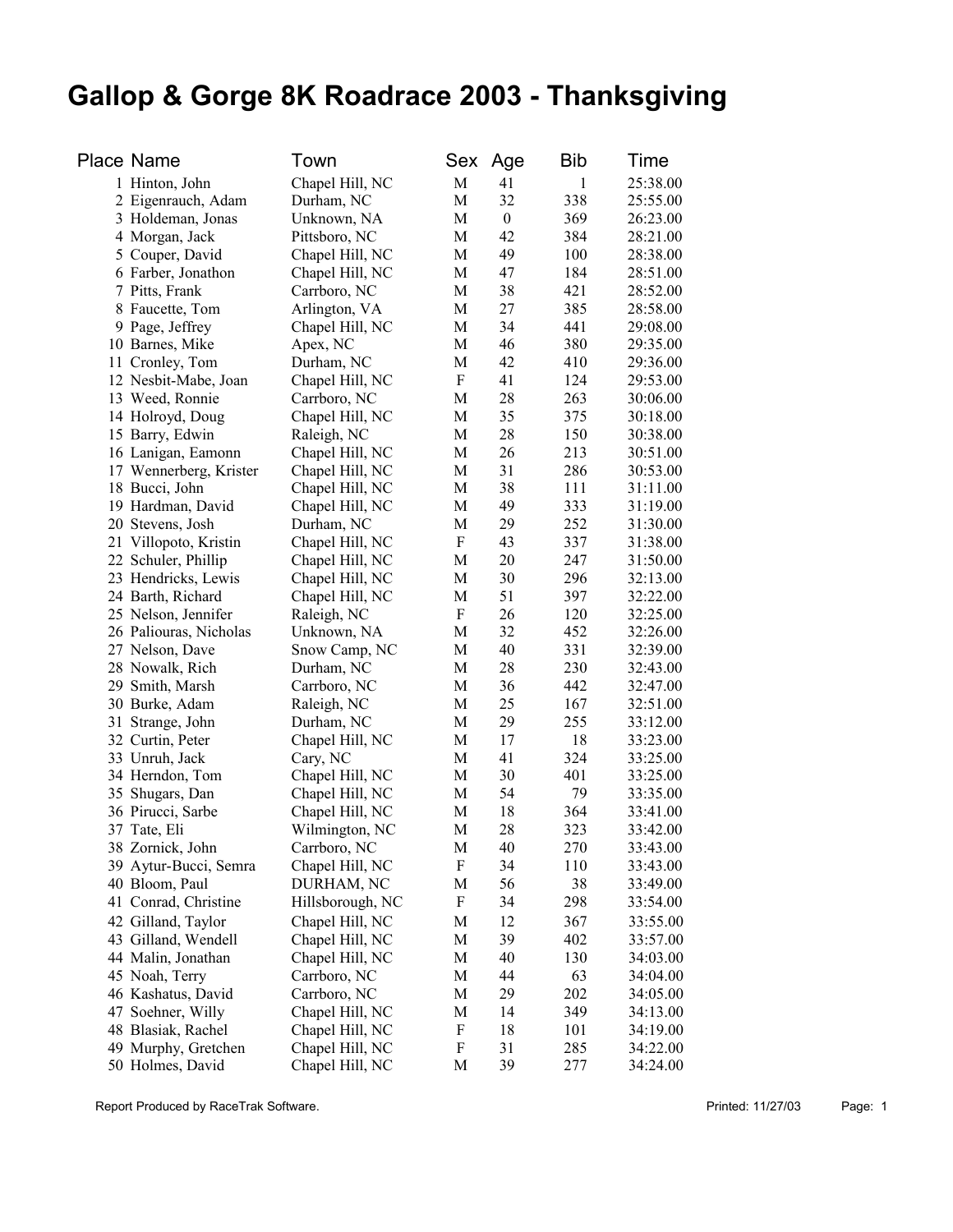| Place Name                               | Town             | Sex                       | Age | <b>Bib</b> | Time                 |
|------------------------------------------|------------------|---------------------------|-----|------------|----------------------|
| 51 Richardson, Stacey                    | Chapel Hill, NC  | $\boldsymbol{\mathrm{F}}$ | 31  | 243        | 34:28.00             |
| 52 Craige, Tim                           | DURHAM, NC       | M                         | 56  | 438        | 34:39.00             |
| 53 Frish, Gunnar                         | Chapel Hill, NC  | M                         | 50  | 416        | 34:40.00             |
| 54 Stevens, Kara                         | Durham, NC       | ${\bf F}$                 | 28  | 253        | 34:41.00             |
| 55 Kollins, Scott                        | DURHAM, NC       | M                         | 33  | 212        | 34:44.00             |
| 56 DiGregorio, Giampaolo                 | Carrboro, NC     | M                         | 30  | 60         | 34:44.00             |
| 57 Marlowe, Bryan                        | Spring Hope, NC  | M                         | 36  | 413        | 34:45.00             |
| 58 Spence, Becky                         | Chapel Hill, NC  | F                         | 35  | 291        | 34:53.00             |
| 59 Clifton, Greg                         | Nashville, NC    | M                         | 39  | 411        | 34:54.00             |
| 60 Ludlow, Katie                         | New Berry, MI    | F                         | 44  | 424        | 35:07.00             |
| 61 Bearman, Nathan                       | Pittsboro, NC    | M                         | 33  | 311        | 35:10.00             |
| 62 Prescott, John                        | Chapel Hill, NC  | M                         | 39  | 67         | 35:13.00             |
| 63 Bielski, Julie                        | Durham, NC       | $\boldsymbol{\mathrm{F}}$ | 34  | 365        | 35:14.00             |
| 64 Allen, Chip                           | Chapel Hill, NC  | M                         | 50  | 345        | 35:17.00             |
| 65 Kern, Robert                          | Chapel Hill, NC  | M                         | 41  | 205        | 35:18.00             |
| 66 Bynum, R.L.                           | Hillsborough, NC | M                         | 43  | 168        | 35:22.00             |
| 67 McKeever, Rebecca                     | Ithaca, NY       | ${\bf F}$                 | 33  | 222        | 35:23.00             |
| 68 O'Connor, Laurie                      | Chapel Hill, NC  | ${\bf F}$                 | 46  | 145        | 35:29.00             |
| 69 Vasiliaoskas, Tom                     | Chapel Hill, NC  | M                         | 31  | 146        | 35:30.00             |
| 70 Hailey, Edward                        | Carrboro, NC     | M                         | 56  | 97         | 35:43.00             |
| 71 Valley, Bob                           | Chapel Hill, NC  | M                         | 49  | 339        | 35:46.00             |
| 72 Booth, Simon                          | Chapel Hill, NC  | M                         | 27  | 162        | 35:51.00             |
| 73 Herman-Giddens, Greg                  | Chapel Hill, NC  | M                         | 42  | 444        | 35:56.00             |
| 74 Lohnes, John                          | DURHAM, NC       | M                         | 47  | 362        | 36:01.00             |
| 75 Keck, Frazier                         | Chapel Hill, NC  | M                         | 42  | 418        | 36:05.00             |
| 76 Thompson, Steve                       | Chapel Hill, NC  | M                         | 48  | 386        | 36:08.00             |
| 77 Bishop, Jessica                       | Chapel Hill, NC  | F                         | 28  | 409        | 36:13.00             |
| 78 Kiddoo, Kevin                         | Chapel Hill, NC  | M                         | 48  | 282        | 36:19.00             |
| 79 Robertson, James                      | Chapel Hill, NC  | M                         | 28  | 244        | 36:21.00             |
| 80 Himmelberg, Adrienne                  | Chapel Hill, NC  | F                         | 35  | 134        | 36:25.00             |
| 81 Blasiak, Leah                         | Chapel Hill, NC  | ${\bf F}$                 | 22  | 103        | 36:25.00             |
| 82 Kassmann, Ed                          | Chapel Hill, NC  | M                         | 48  | 129        | 36:31.00             |
| 83 Dooley, Ray                           |                  | M                         | 50  | 88         | 36:34.00             |
|                                          | Chapel Hill, NC  | M                         | 32  | 320        | 36:34.00             |
| 84 Martin, Jim                           | Chapel Hill, NC  | F                         | 22  |            |                      |
| 85 Maccarthy, Sarah<br>86 BLOOM, SHELLEY | Chapel Hill, NC  | F                         | 50  | 427<br>39  | 36:35.00<br>36:35.00 |
|                                          | DURHAM, NC       |                           |     |            |                      |
| 87 Baker, Abby                           | Chapel Hill, NC  | F                         | 23  | 25         | 36:39.00             |
| 88 Weaver, Mark                          | Chapel Hill, NC  | M                         | 34  | 326        | 36:40.00             |
| 89 Harrington-Smith,                     | Chapel Hill, NC  | F                         | 41  | 329        | 36:44.00             |
| 90 Pirecci, Michael                      | Chapel Hill, NC  | M                         | 46  | 363        | 36:44.00             |
| 91 Douvas, Mike                          | Carrboro, NC     | M                         | 36  | 72         | 36:45.00             |
| 92 Burgard, Sheila                       | Chapel Hill, NC  | F                         | 41  | 166        | 36:46.00             |
| 93 Ortlund, Eric                         | Chapel Hill, NC  | M                         | 29  | 121        | 36:47.00             |
| 94 Ortlund, Holly                        | Chapel Hill, NC  | F                         | 29  | 122        | 36:48.00             |
| 95 Steinberg, Susan                      | Carrboro, NC     | F                         | 40  | 59         | 36:52.00             |
| 96 Mars, Or                              | Chapel Hill, NC  | M                         | 35  | 217        | 36:55.00             |
| 97 Waldrop, Julee                        | Chapel Hill, NC  | F                         | 44  | 82         | 36:57.00             |
| 98 Northen, John                         | Chapel Hill, NC  | M                         | 53  | 227        | 36:58.00             |
| 99 Crump, Carolyn                        | Carrboro, NC     | F                         | 47  | 78         | 37:00.00             |
| 100 Ganley, Dan                          | Raleigh, NC      | M                         | 28  | 188        | 37:03.00             |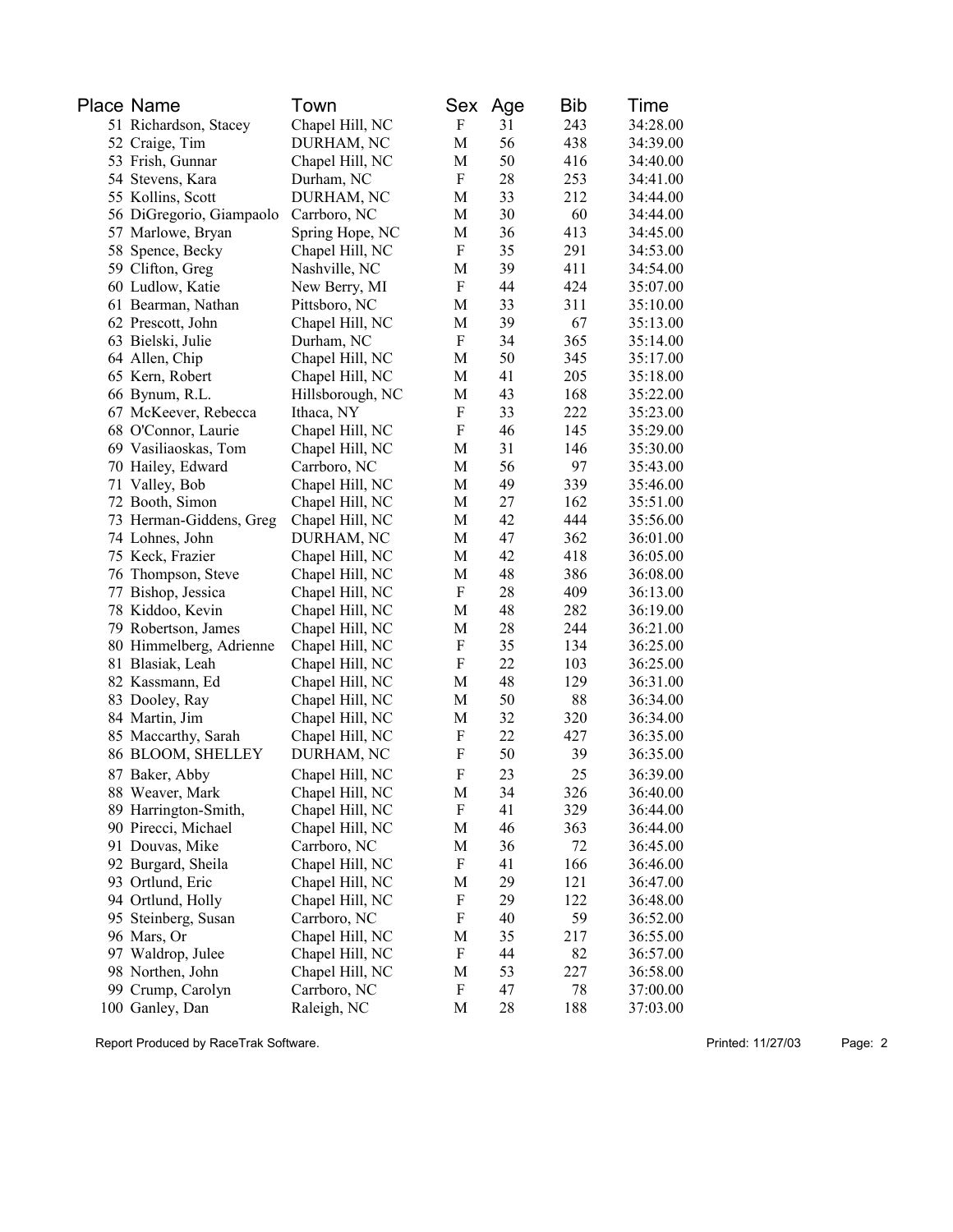| Place Name             | Town             | Sex                       | Age | Bib | Time     |
|------------------------|------------------|---------------------------|-----|-----|----------|
| 101 Ghio, Kathleen     | Chapel Hill, NC  | $\boldsymbol{\mathrm{F}}$ | 14  | 189 | 37:04.00 |
| 102 Melville, Bob      | Chapel Hill, NC  | M                         | 51  | 368 | 37:04.00 |
| 103 Monaco, Julie      | Carrboro, NC     | F                         | 30  | 443 | 37:07.00 |
| 104 Barbour, Todd      | Chapel Hill, NC  | M                         | 35  | 149 | 37:08.00 |
| 105 Ivins, Sally       | Carrboro, NC     | $\boldsymbol{\mathrm{F}}$ | 48  | 117 | 37:09.00 |
| 106 Bresky, Carole Lee | Pittsboro, NC    | $\boldsymbol{\mathrm{F}}$ | 49  | 76  | 37:14.00 |
| 107 Parker, Jon        | Chapel Hill, NC  | M                         | 37  | 235 | 37:17.00 |
| 108 Myers, Mary Ann    | Carrboro, NC     | $\boldsymbol{\mathrm{F}}$ | 42  | 381 | 37:21.00 |
| 109 Zornick, Pam       | Carrboro, NC     | F                         | 40  | 271 | 37:21.00 |
| 110 Callanan, Bob      | Chapel Hill, NC  | M                         | 38  | 383 | 37:25.00 |
| 111 Rouse, Tony        | West End, NC     | M                         | 39  | 125 | 37:25.00 |
| 112 Bryan, Patricia    | Chapel Hill, NC  | $\boldsymbol{F}$          | 52  | 330 | 37:26.00 |
| 113 LaVelle, Rob       | Carrboro, NC     | M                         | 35  | 106 | 37:27.00 |
| 114 Chappell, Tim      | Nashville, NC    | M                         | 51  | 415 | 37:33.00 |
| 115 Tu, Frank          | Chapel Hill, NC  | M                         | 31  | 276 | 37:34.00 |
| 116 Ortlund, Douglas   | Columbia, SC     | M                         | 27  | 234 | 37:35.00 |
| 117 Bruno, John        | Chapel Hill, NC  | M                         | 38  | 347 | 37:36.00 |
| 118 White, Katharine   | DURHAM, NC       | F                         | 23  | 264 | 37:39.00 |
| 119 Ollis, Stephen     | Washington, DC   | M                         | 30  | 233 | 37:43.00 |
| 120 Fishman, Matt      | Chapel Hill, NC  | M                         | 30  | 186 | 37:43.00 |
| 121 Booth, Christy     | Chapel Hill, NC  | F                         | 15  | 160 | 37:46.00 |
| 122 Farber, Hannah     | Chapel Hill, NC  | F                         | 20  | 183 | 37:52.00 |
| 123 Oliver, Jeff       | Durham, NC       | M                         | 31  | 144 | 38:05.00 |
| 124 Bizik, Jeff        | CARY, NC         | M                         | 37  | 158 | 38:06.00 |
| 125 Sharpless, Ned     | Chapel Hill, NC  | M                         | 37  | 388 | 38:08.00 |
| 126 Cogswell, Patricia | Carrboro, NC     | $\boldsymbol{\mathrm{F}}$ | 42  | 170 | 38:09.00 |
| 127 Lombardo, Susan    | Chapel Hill, NC  | ${\bf F}$                 | 47  | 112 | 38:13.00 |
| 128 Morelli, Dominic   | Chapel Hill, NC  | M                         | 46  | 223 | 38:17.00 |
| 129 Langhi, Ellen      | Durham, NC       | $\boldsymbol{\mathrm{F}}$ | 36  | 430 | 38:21.00 |
| 130 Mainil, Tricia     | Raleigh, NC      | ${\bf F}$                 | 33  | 51  | 38:28.00 |
| 131 Meltzer, Nathan    | Durham, NC       | M                         | 28  | 57  | 38:28.00 |
| 132 Hardison, Jennifer | Carrboro, NC     | $\boldsymbol{\mathrm{F}}$ | 28  | 49  | 38:34.00 |
| 133 Wilkinson, Kari    | Mebane, NC       | $\boldsymbol{\mathrm{F}}$ | 42  | 304 | 38:36.00 |
| 134 Lekavich, Carolyn  | Durham, NC       | ${\bf F}$                 | 40  | 422 | 38:37.00 |
| 135 Poe, Meredith      | Raleigh, NC      | $\boldsymbol{\mathrm{F}}$ | 22  | 238 | 38:37.00 |
| 136 Tiedemann, Matthew | Durham, NC       | M                         | 37  | 396 | 38:42.00 |
| 137 Galla, Stephen     | Chapel Hill, NC  | M                         | 36  | 360 | 38:45.00 |
| 138 Kemper, April      | Chapel Hill, NC  | F                         | 36  | 203 | 38:47.00 |
| 139 Flynn, Michael     | Unknown, NA      | M                         | 53  | 378 | 38:48.00 |
| 140 Monahan, Paul      | Chapel Hill, NC  | M                         | 40  | 335 | 38:50.00 |
| 141 Lazorko, Catherine | Carrboro, NC     | F                         | 39  | 429 | 38:53.00 |
| 142 Haggerty, Jack     | Chapel Hill, NC  | M                         | 58  | 192 | 38:57.00 |
| 143 Knowles, Sarah     | Chapel Hill, NC  | F                         | 30  | 211 | 38:57.00 |
| 144 Bethea, Veronica   | Memphis, TN      | F                         | 32  | 400 | 39:01.00 |
| 145 Lipson, Garry      | Pittsboro, NC    | M                         | 54  | 215 | 39:01.00 |
| 146 Hatzell, Theresa   | Durham, NC       | F                         | 40  | 193 | 39:02.00 |
| 147 Green, James       | Asheville, NC    | M                         | 58  | 318 | 39:09.00 |
| 148 Hadler, Wayne      | Carrboro, NC     | M                         | 49  | 359 | 39:09.00 |
| 149 Swartz, John       | Durham, NC       | M                         | 40  | 377 | 39:11.00 |
| 150 English, Robb      | Hillsborough, NC | M                         | 35  | 179 | 39:11.00 |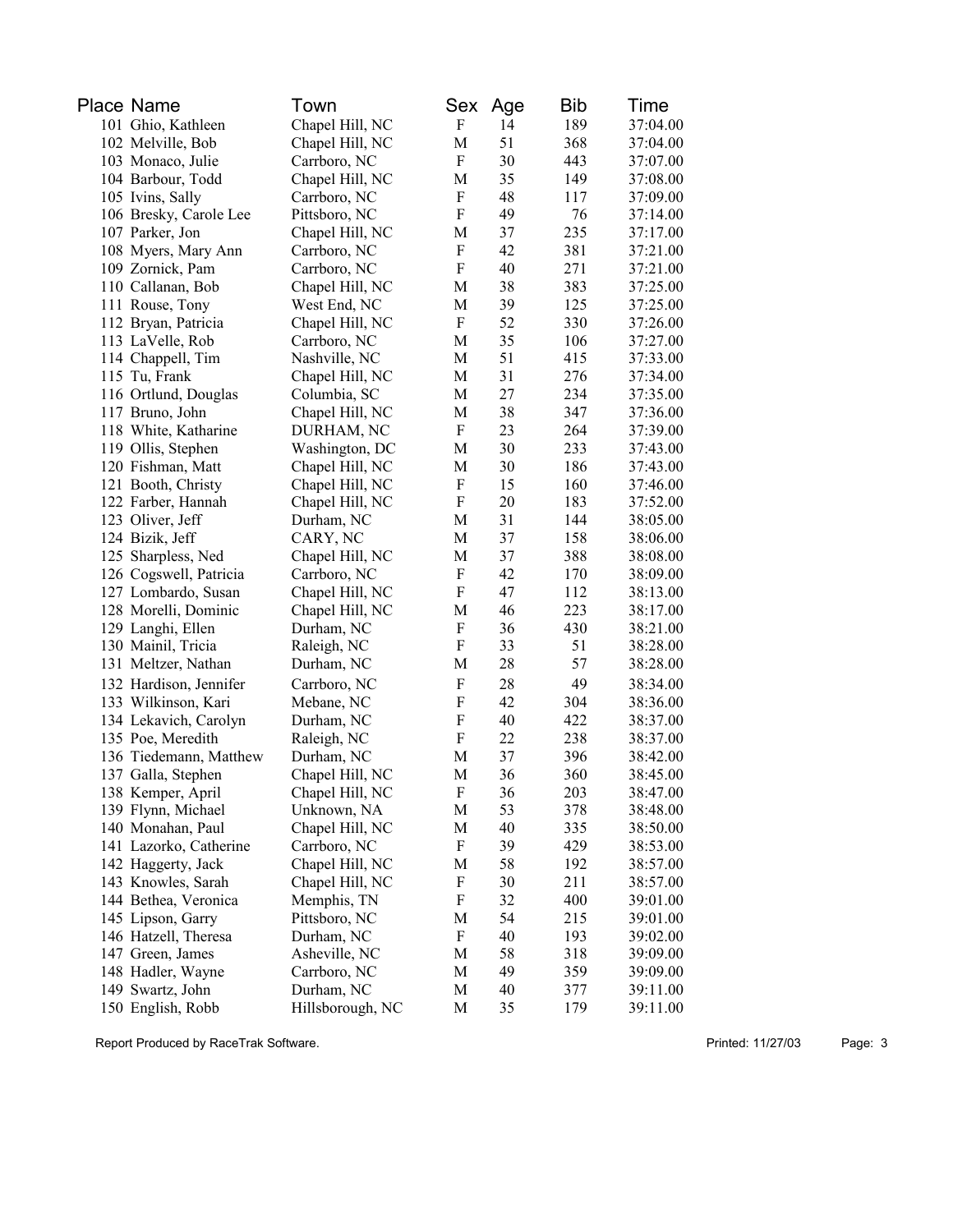| Place Name                | Town                 | Sex         | Age | <b>Bib</b> | Time     |
|---------------------------|----------------------|-------------|-----|------------|----------|
| 151 Hughes, Tom           | Carrboro, NC         | M           | 38  | 147        | 39:12.00 |
| 152 Phillips, Michael     | Pittsboro, NC        | M           | 52  | 77         | 39:13.00 |
| 153 Kang, Millicent       | Carrboro, NC         | ${\bf F}$   | 35  | 42         | 39:14.00 |
| 154 Davidian, Edward      | Chapel Hill, NC      | M           | 32  | 389        | 39:15.00 |
| 155 McKeithen, Alex       | Carrboro, NC         | M           | 37  | 43         | 39:17.00 |
| 156 Brown, Mike           | Elon, NC             | M           | 37  | 98         | 39:19.00 |
| 157 Brown, Melissa        | Elon, NC             | F           | 34  | 99         | 39:22.00 |
| 158 Heitzenrater, Jeff    | Swanee, TN           | M           | 36  | 414        | 39:23.00 |
| 159 Ray, Bill             | DURHAM, NC           | M           | 46  | 61         | 39:24.00 |
| 160 Waylett, Michael      | Charlottesville, VA  | M           | 47  | 354        | 39:25.00 |
| 161 Jarrett, Mark         | Charlotte, NC        | M           | 45  | 352        | 39:26.00 |
| 162 Brewer, Kimberly      | Chapel Hill, NC      | F           | 44  | 164        | 39:27.00 |
| 163 Kirk, Kevin           | Durham, NC           | M           | 43  | 208        | 39:28.00 |
| 164 Noah, Hannah          | Carrboro, NC         | F           | 13  | 65         | 39:34.00 |
| 165 Tyler, Eileen         | Chapel Hill, NC      | F           | 51  | 302        | 39:36.00 |
| 166 Ironside, Elizabeth   | Carrboro, NC         | ${\bf F}$   | 41  | 379        | 39:41.00 |
| 167 Hamilton, Emily       | Chapel Hill, NC      | F           | 12  | 303        | 39:41.00 |
| 168 Stout, Matt           | Chapel Hill, NC      | M           | 44  | 328        | 39:42.00 |
| 169 Pearce, Cedric        | Chapel Hill, NC      | M           | 53  | 343        | 39:43.00 |
| 170 Pearce, Sue           | Chapel Hill, NC      | F           | 52  | 342        | 39:43.00 |
| 171 Janssen, Colleen      | Chapel Hill, NC      | F           | 23  | 200        | 39:44.00 |
| 172 Sally, Mitch          | Carrboro, NC         | M           | 30  | 81         | 39:45.00 |
| 173 Heitzenrater, Richard | DURHAM, NC           | M           | 64  | 412        | 39:46.00 |
| 174 Elam, David           | Chapel Hill, NC      | M           | 48  | 177        | 39:47.00 |
| 175 Hankins, Kean         | Chapel Hill, NC      | M           | 37  | 47         | 39:52.00 |
| 176 Reardon, Dave         | Chapel Hill, NC      | M           | 43  | 399        | 39:54.00 |
| 177 Booth, Janie          | Chapel Hill, NC      | F           | 23  | 161        | 39:55.00 |
| 178 Taxman, Steven        | Durham, NC           | M           | 39  | 435        | 40:02.00 |
| 179 Manahan, Rose         | Chapel Hill, NC      | F           | 27  | 334        | 40:12.00 |
| 180 Kirk, Susan           | Charlottesville, VA  | F           | 42  | 209        | 40:28.00 |
| 181 Jaskolka, Michael     | Chapel Hill, NC      | M           | 26  | 201        | 40:32.00 |
| 182 Tu, Amy               | Chapel Hill, NC      | F           | 32  | 278        | 40:34.00 |
| 183 Mendes, Jesse         | Carrboro, NC         | M           | 14  | 141        | 40:36.00 |
| 184 Kobesky, Dan          | Carrboro, NC         | M           | 23  | 293        | 40:37.00 |
| 185 Kellner, Laura        | Chapel Hill, NC      | F           | 35  | 131        | 40:40.00 |
| 186 Aznar, Marnie         | Morris Plains, NJ    | F           | 29  | 53         | 40:47.00 |
| 187 West, Walter          | Carrboro, NC         | M           | 56  | 287        | 40:52.00 |
| 188 Helton, Margaret      | Carrboro, NC         | F           | 43  | 64         | 40:54.00 |
| 189 Crowder, Chris        | Creedmoor, NC        | М           | 37  | 357        | 40:57.00 |
| 190 Easthom, Laurin       | Chapel Hill, NC      | F           | 39  | 426        | 40:58.00 |
| 191 Kleinlhammes, Alfred  | Chapel Hill, NC      | M           | 52  | 440        | 40:59.00 |
| 192 Grichnik, James       | Chapel Hill, NC      | M           | 42  | 91         | 41:06.00 |
| 193 Welsh, Patrick        | DURHAM, NC           | $\mathbf M$ | 14  | 370        | 41:12.00 |
| 194 Baugh, William        | Seekonk, MA          | M           | 35  | 152        | 41:23.00 |
| 195 Keenan, Heather       | Carrboro, NC         | F           | 42  | 139        | 41:24.00 |
| 196 Grichnik, Katherine   | Chapel Hill, NC      | F           | 44  | 90         | 41:25.00 |
| 197 Eackles, Michael      | Shenandoah Junction, | M           | 41  | 176        | 41:29.00 |
| 198 Shubert, Tiffany      | Chapel Hill, NC      | F           | 33  | 85         | 41:31.00 |
| 199 O'Brien, Sarah        | Ann Arbor, MI        | F           | 20  | 231        | 41:32.00 |
| 200 Davies-Ludlow, Laura  | Chapel Hill, NC      | F           | 21  | 174        | 41:32.00 |
|                           |                      |             |     |            |          |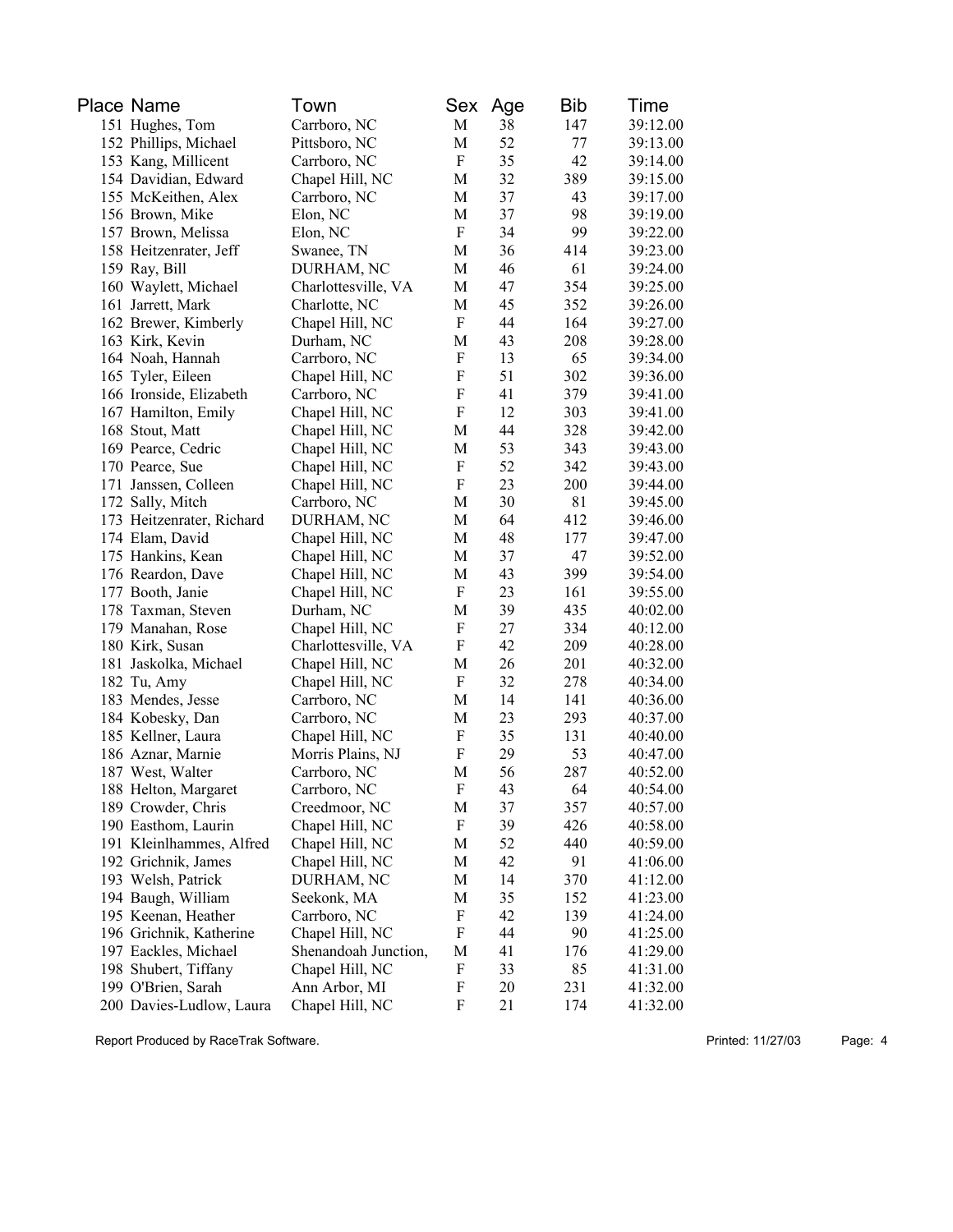| Place Name                | Town                                                                                                                                                                                                                                                                                                                                                                                                                                                                                                                                                                                                                           | Sex                                                                                                                                                                                                                                                                                                                                                                                                                                                                                                                                             | Age                                                                                                                      | <b>Bib</b>                                                                                                                             | Time                                                                                                                                                                     |
|---------------------------|--------------------------------------------------------------------------------------------------------------------------------------------------------------------------------------------------------------------------------------------------------------------------------------------------------------------------------------------------------------------------------------------------------------------------------------------------------------------------------------------------------------------------------------------------------------------------------------------------------------------------------|-------------------------------------------------------------------------------------------------------------------------------------------------------------------------------------------------------------------------------------------------------------------------------------------------------------------------------------------------------------------------------------------------------------------------------------------------------------------------------------------------------------------------------------------------|--------------------------------------------------------------------------------------------------------------------------|----------------------------------------------------------------------------------------------------------------------------------------|--------------------------------------------------------------------------------------------------------------------------------------------------------------------------|
|                           | Chapel Hill, NC                                                                                                                                                                                                                                                                                                                                                                                                                                                                                                                                                                                                                | M                                                                                                                                                                                                                                                                                                                                                                                                                                                                                                                                               | 39                                                                                                                       | 279                                                                                                                                    | 41:33.00                                                                                                                                                                 |
| 202 Resnick, Michael      | Chapel Hill, NC                                                                                                                                                                                                                                                                                                                                                                                                                                                                                                                                                                                                                | M                                                                                                                                                                                                                                                                                                                                                                                                                                                                                                                                               | 63                                                                                                                       | 294                                                                                                                                    | 41:33.00                                                                                                                                                                 |
| 203 Fuller, Sara          | Carrboro, NC                                                                                                                                                                                                                                                                                                                                                                                                                                                                                                                                                                                                                   | F                                                                                                                                                                                                                                                                                                                                                                                                                                                                                                                                               | 27                                                                                                                       | 350                                                                                                                                    | 41:35.00                                                                                                                                                                 |
| 204 McPhail, Neil         | Lillington, NC                                                                                                                                                                                                                                                                                                                                                                                                                                                                                                                                                                                                                 | M                                                                                                                                                                                                                                                                                                                                                                                                                                                                                                                                               | 51                                                                                                                       | 74                                                                                                                                     | 41:36.00                                                                                                                                                                 |
| 205 Cooper, Buck          | Chapel Hill, NC                                                                                                                                                                                                                                                                                                                                                                                                                                                                                                                                                                                                                | M                                                                                                                                                                                                                                                                                                                                                                                                                                                                                                                                               | 27                                                                                                                       | 289                                                                                                                                    | 41:38.00                                                                                                                                                                 |
| 206 McPhail, Brian        | Chapel Hill, NC                                                                                                                                                                                                                                                                                                                                                                                                                                                                                                                                                                                                                | M                                                                                                                                                                                                                                                                                                                                                                                                                                                                                                                                               | 20                                                                                                                       | 73                                                                                                                                     | 41:39.00                                                                                                                                                                 |
| 207 Lamless, Mike         | Chapel Hill, NC                                                                                                                                                                                                                                                                                                                                                                                                                                                                                                                                                                                                                | M                                                                                                                                                                                                                                                                                                                                                                                                                                                                                                                                               | 55                                                                                                                       | 445                                                                                                                                    | 41:40.00                                                                                                                                                                 |
| 208 Blake, John           | Chapel Hill, NC                                                                                                                                                                                                                                                                                                                                                                                                                                                                                                                                                                                                                | M                                                                                                                                                                                                                                                                                                                                                                                                                                                                                                                                               | 45                                                                                                                       | 319                                                                                                                                    | 41:41.00                                                                                                                                                                 |
| 209 Williams, Sherilyn    | Chapel Hill, NC                                                                                                                                                                                                                                                                                                                                                                                                                                                                                                                                                                                                                | F                                                                                                                                                                                                                                                                                                                                                                                                                                                                                                                                               | 41                                                                                                                       | 267                                                                                                                                    | 41:42.00                                                                                                                                                                 |
| 210 Weeks, Cynthia        | Carrboro, NC                                                                                                                                                                                                                                                                                                                                                                                                                                                                                                                                                                                                                   | F                                                                                                                                                                                                                                                                                                                                                                                                                                                                                                                                               | 39                                                                                                                       | 138                                                                                                                                    | 41:42.00                                                                                                                                                                 |
| 211 Weeks, Kevin          | Carrboro, NC                                                                                                                                                                                                                                                                                                                                                                                                                                                                                                                                                                                                                   | M                                                                                                                                                                                                                                                                                                                                                                                                                                                                                                                                               | 40                                                                                                                       | 135                                                                                                                                    | 41:44.00                                                                                                                                                                 |
| 212 Davies-Ludlow, Rachel | Chapel Hill, NC                                                                                                                                                                                                                                                                                                                                                                                                                                                                                                                                                                                                                | F                                                                                                                                                                                                                                                                                                                                                                                                                                                                                                                                               | 17                                                                                                                       | 423                                                                                                                                    | 41:45.00                                                                                                                                                                 |
| 213 Clarke-Pearson,       | Chapel Hill, NC                                                                                                                                                                                                                                                                                                                                                                                                                                                                                                                                                                                                                | M                                                                                                                                                                                                                                                                                                                                                                                                                                                                                                                                               | 21                                                                                                                       | 169                                                                                                                                    | 41:46.00                                                                                                                                                                 |
| 214 Clarke-Pearson, Mary  | Chapel Hill, NC                                                                                                                                                                                                                                                                                                                                                                                                                                                                                                                                                                                                                | $\boldsymbol{\mathrm{F}}$                                                                                                                                                                                                                                                                                                                                                                                                                                                                                                                       | 23                                                                                                                       | 172                                                                                                                                    | 41:50.00                                                                                                                                                                 |
| 215 Clarke-Pearson, Emily | Chapel Hill, NC                                                                                                                                                                                                                                                                                                                                                                                                                                                                                                                                                                                                                | ${\bf F}$                                                                                                                                                                                                                                                                                                                                                                                                                                                                                                                                       | 25                                                                                                                       | 171                                                                                                                                    | 41:50.00                                                                                                                                                                 |
| 216 Szymanski, Cynthia    | Takoma Park, MD                                                                                                                                                                                                                                                                                                                                                                                                                                                                                                                                                                                                                | $\boldsymbol{\mathrm{F}}$                                                                                                                                                                                                                                                                                                                                                                                                                                                                                                                       | 31                                                                                                                       | 256                                                                                                                                    | 41:51.00                                                                                                                                                                 |
| 217 Clossick, Stephen     | Carrboro, NC                                                                                                                                                                                                                                                                                                                                                                                                                                                                                                                                                                                                                   | M                                                                                                                                                                                                                                                                                                                                                                                                                                                                                                                                               | 37                                                                                                                       | 36                                                                                                                                     | 41:56.00                                                                                                                                                                 |
| 218 Jones, Rodney         | Chapel Hill, NC                                                                                                                                                                                                                                                                                                                                                                                                                                                                                                                                                                                                                | M                                                                                                                                                                                                                                                                                                                                                                                                                                                                                                                                               | 54                                                                                                                       | 290                                                                                                                                    | 42:09.00                                                                                                                                                                 |
| 219 Van Ark, Gwen         | Chapel Hill, NC                                                                                                                                                                                                                                                                                                                                                                                                                                                                                                                                                                                                                | F                                                                                                                                                                                                                                                                                                                                                                                                                                                                                                                                               | 39                                                                                                                       | 259                                                                                                                                    | 42:13.00                                                                                                                                                                 |
| 220 Stone, Sarah          | Chapel Hill, NC                                                                                                                                                                                                                                                                                                                                                                                                                                                                                                                                                                                                                | $\boldsymbol{\mathrm{F}}$                                                                                                                                                                                                                                                                                                                                                                                                                                                                                                                       | 39                                                                                                                       | 254                                                                                                                                    | 42:18.00                                                                                                                                                                 |
| 221 Lackey, Steve         | Chapel Hill, NC                                                                                                                                                                                                                                                                                                                                                                                                                                                                                                                                                                                                                | M                                                                                                                                                                                                                                                                                                                                                                                                                                                                                                                                               | 33                                                                                                                       | 453                                                                                                                                    | 42:18.00                                                                                                                                                                 |
|                           |                                                                                                                                                                                                                                                                                                                                                                                                                                                                                                                                                                                                                                |                                                                                                                                                                                                                                                                                                                                                                                                                                                                                                                                                 |                                                                                                                          |                                                                                                                                        | 42:20.00                                                                                                                                                                 |
|                           |                                                                                                                                                                                                                                                                                                                                                                                                                                                                                                                                                                                                                                |                                                                                                                                                                                                                                                                                                                                                                                                                                                                                                                                                 |                                                                                                                          |                                                                                                                                        | 42:21.00                                                                                                                                                                 |
|                           |                                                                                                                                                                                                                                                                                                                                                                                                                                                                                                                                                                                                                                | F                                                                                                                                                                                                                                                                                                                                                                                                                                                                                                                                               | 33                                                                                                                       |                                                                                                                                        | 42:29.00                                                                                                                                                                 |
|                           |                                                                                                                                                                                                                                                                                                                                                                                                                                                                                                                                                                                                                                |                                                                                                                                                                                                                                                                                                                                                                                                                                                                                                                                                 |                                                                                                                          |                                                                                                                                        | 42:31.00                                                                                                                                                                 |
|                           |                                                                                                                                                                                                                                                                                                                                                                                                                                                                                                                                                                                                                                |                                                                                                                                                                                                                                                                                                                                                                                                                                                                                                                                                 |                                                                                                                          |                                                                                                                                        | 42:33.00                                                                                                                                                                 |
|                           |                                                                                                                                                                                                                                                                                                                                                                                                                                                                                                                                                                                                                                |                                                                                                                                                                                                                                                                                                                                                                                                                                                                                                                                                 |                                                                                                                          |                                                                                                                                        | 42:35.00                                                                                                                                                                 |
|                           |                                                                                                                                                                                                                                                                                                                                                                                                                                                                                                                                                                                                                                | F                                                                                                                                                                                                                                                                                                                                                                                                                                                                                                                                               | 40                                                                                                                       |                                                                                                                                        | 42:35.00                                                                                                                                                                 |
|                           |                                                                                                                                                                                                                                                                                                                                                                                                                                                                                                                                                                                                                                |                                                                                                                                                                                                                                                                                                                                                                                                                                                                                                                                                 | 32                                                                                                                       |                                                                                                                                        | 42:45.00                                                                                                                                                                 |
|                           |                                                                                                                                                                                                                                                                                                                                                                                                                                                                                                                                                                                                                                |                                                                                                                                                                                                                                                                                                                                                                                                                                                                                                                                                 |                                                                                                                          |                                                                                                                                        | 42:45.00                                                                                                                                                                 |
|                           |                                                                                                                                                                                                                                                                                                                                                                                                                                                                                                                                                                                                                                |                                                                                                                                                                                                                                                                                                                                                                                                                                                                                                                                                 |                                                                                                                          |                                                                                                                                        | 42:50.00                                                                                                                                                                 |
|                           |                                                                                                                                                                                                                                                                                                                                                                                                                                                                                                                                                                                                                                | F                                                                                                                                                                                                                                                                                                                                                                                                                                                                                                                                               |                                                                                                                          |                                                                                                                                        | 42:51.00                                                                                                                                                                 |
|                           |                                                                                                                                                                                                                                                                                                                                                                                                                                                                                                                                                                                                                                | F                                                                                                                                                                                                                                                                                                                                                                                                                                                                                                                                               |                                                                                                                          | 299                                                                                                                                    | 42:53.00                                                                                                                                                                 |
|                           |                                                                                                                                                                                                                                                                                                                                                                                                                                                                                                                                                                                                                                |                                                                                                                                                                                                                                                                                                                                                                                                                                                                                                                                                 |                                                                                                                          |                                                                                                                                        | 42:54.00                                                                                                                                                                 |
|                           |                                                                                                                                                                                                                                                                                                                                                                                                                                                                                                                                                                                                                                |                                                                                                                                                                                                                                                                                                                                                                                                                                                                                                                                                 |                                                                                                                          |                                                                                                                                        | 42:55.00                                                                                                                                                                 |
|                           |                                                                                                                                                                                                                                                                                                                                                                                                                                                                                                                                                                                                                                |                                                                                                                                                                                                                                                                                                                                                                                                                                                                                                                                                 |                                                                                                                          |                                                                                                                                        | 42:56.00                                                                                                                                                                 |
|                           |                                                                                                                                                                                                                                                                                                                                                                                                                                                                                                                                                                                                                                |                                                                                                                                                                                                                                                                                                                                                                                                                                                                                                                                                 |                                                                                                                          |                                                                                                                                        | 43:01.00                                                                                                                                                                 |
|                           |                                                                                                                                                                                                                                                                                                                                                                                                                                                                                                                                                                                                                                |                                                                                                                                                                                                                                                                                                                                                                                                                                                                                                                                                 |                                                                                                                          |                                                                                                                                        | 43:02.00                                                                                                                                                                 |
|                           |                                                                                                                                                                                                                                                                                                                                                                                                                                                                                                                                                                                                                                | F                                                                                                                                                                                                                                                                                                                                                                                                                                                                                                                                               |                                                                                                                          |                                                                                                                                        | 43:02.00                                                                                                                                                                 |
|                           |                                                                                                                                                                                                                                                                                                                                                                                                                                                                                                                                                                                                                                |                                                                                                                                                                                                                                                                                                                                                                                                                                                                                                                                                 |                                                                                                                          |                                                                                                                                        | 43:03.00                                                                                                                                                                 |
|                           |                                                                                                                                                                                                                                                                                                                                                                                                                                                                                                                                                                                                                                |                                                                                                                                                                                                                                                                                                                                                                                                                                                                                                                                                 |                                                                                                                          |                                                                                                                                        | 43:03.00                                                                                                                                                                 |
|                           |                                                                                                                                                                                                                                                                                                                                                                                                                                                                                                                                                                                                                                | F                                                                                                                                                                                                                                                                                                                                                                                                                                                                                                                                               |                                                                                                                          |                                                                                                                                        | 43:07.00                                                                                                                                                                 |
|                           |                                                                                                                                                                                                                                                                                                                                                                                                                                                                                                                                                                                                                                |                                                                                                                                                                                                                                                                                                                                                                                                                                                                                                                                                 |                                                                                                                          |                                                                                                                                        | 43:13.00                                                                                                                                                                 |
|                           |                                                                                                                                                                                                                                                                                                                                                                                                                                                                                                                                                                                                                                |                                                                                                                                                                                                                                                                                                                                                                                                                                                                                                                                                 |                                                                                                                          |                                                                                                                                        | 43:13.00                                                                                                                                                                 |
|                           |                                                                                                                                                                                                                                                                                                                                                                                                                                                                                                                                                                                                                                |                                                                                                                                                                                                                                                                                                                                                                                                                                                                                                                                                 |                                                                                                                          |                                                                                                                                        | 43:14.00                                                                                                                                                                 |
| 246 Postal, Ken           |                                                                                                                                                                                                                                                                                                                                                                                                                                                                                                                                                                                                                                |                                                                                                                                                                                                                                                                                                                                                                                                                                                                                                                                                 | 32                                                                                                                       |                                                                                                                                        | 43:14.00                                                                                                                                                                 |
|                           |                                                                                                                                                                                                                                                                                                                                                                                                                                                                                                                                                                                                                                | F                                                                                                                                                                                                                                                                                                                                                                                                                                                                                                                                               |                                                                                                                          |                                                                                                                                        | 43:15.00                                                                                                                                                                 |
|                           |                                                                                                                                                                                                                                                                                                                                                                                                                                                                                                                                                                                                                                |                                                                                                                                                                                                                                                                                                                                                                                                                                                                                                                                                 |                                                                                                                          | 348                                                                                                                                    | 43:16.00                                                                                                                                                                 |
|                           |                                                                                                                                                                                                                                                                                                                                                                                                                                                                                                                                                                                                                                | F                                                                                                                                                                                                                                                                                                                                                                                                                                                                                                                                               | 27                                                                                                                       | 419                                                                                                                                    | 43:18.00                                                                                                                                                                 |
|                           | Carrboro, NC                                                                                                                                                                                                                                                                                                                                                                                                                                                                                                                                                                                                                   | M                                                                                                                                                                                                                                                                                                                                                                                                                                                                                                                                               | 30                                                                                                                       | 420                                                                                                                                    | 43:27.00                                                                                                                                                                 |
|                           | 201 McGuire, Kevin<br>222 Phillips, J.C.<br>223 Anthony, Don<br>224 Salek, Lisa<br>225 Larson, John<br>226 McGill, Christa<br>227 Reynolds, Heidi<br>228 Noble, Ginny<br>229 Zuercher, William<br>230 Lewis, Carman<br>231 Watson, Lea<br>232 Helton, Carolyn<br>233 Richey, Melissa<br>234 White, Sebastian<br>235 Blasiak, Rick<br>236 Streng, Matt<br>237 Streng, Joel<br>239 Farel, Claire<br>240 Zengerle, Jason<br>241 Bernard, Seth<br>242 Doherty, Laura<br>243 Kenserling, Thomas<br>244 Townley, Duane<br>245 Brennan, Paula<br>247 Whitford, Judith<br>248 Soehner, John<br>249 Trautman, Juli<br>250 Pearson, Chad | Chapel Hill, NC<br>Chapel Hill, NC<br>Chapel Hill, NC<br>Chapel Hill, NC<br>Chicago, IL<br>Durham, NC<br>Durham, NC<br>Durham, NC<br>Chapel Hill, NC<br>Chapel Hill, NC<br>Mountain View, CA<br>Carrboro, NC<br>Carrboro, NC<br>Chapel Hill, NC<br>Chapel Hill, NC<br>Arcadia, CA<br>238 Beach-Ferrara, Jasmine Chapel Hill, NC<br>Chapel Hill, NC<br>Chapel Hill, NC<br>Chapel Hill, NC<br>Chapel Hill, NC<br>Chapel Hill, NC<br>Chapel Hill, NC<br>Chapel Hill, NC<br>Holly Springs, NC<br>Chapel Hill, NC<br>Chapel Hill, NC<br>Carrboro, NC | M<br>M<br>M<br>F<br>F<br>M<br>$\boldsymbol{\mathrm{F}}$<br>F<br>M<br>M<br>M<br>M<br>F<br>M<br>M<br>М<br>M<br>F<br>М<br>М | 50<br>36<br>57<br>40<br>32<br>42<br>39<br>38<br>31<br>31<br>50<br>27<br>59<br>28<br>28<br>30<br>23<br>35<br>49<br>61<br>40<br>40<br>43 | 405<br>71<br>327<br>346<br>221<br>241<br>226<br>417<br>214<br>262<br>62<br>300<br>102<br>68<br>275<br>308<br>307<br>309<br>154<br>175<br>404<br>258<br>284<br>239<br>356 |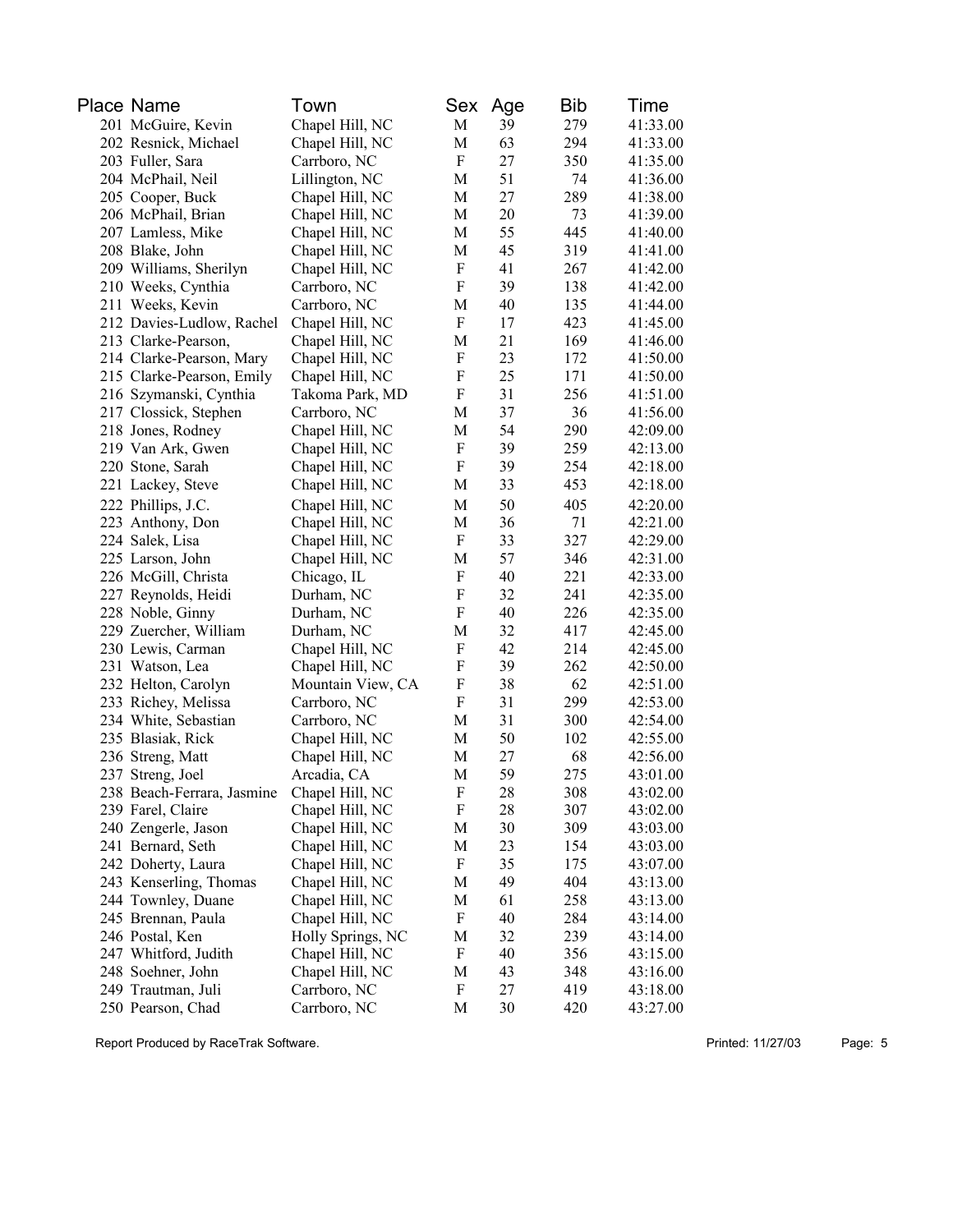| <b>Place Name</b>      | Town               | Sex         | Age | <b>Bib</b> | Time     |
|------------------------|--------------------|-------------|-----|------------|----------|
| 251 Williams, Mark     | Durham, NC         | $\mathbf M$ | 40  | 266        | 43:28.00 |
| 252 White, Leonard     | DURHAM, NC         | M           | 40  | 265        | 43:28.00 |
| 253 Ervin, Michael     | DURHAM, NC         | M           | 45  | 315        | 43:29.00 |
| 254 Whitford, Bill     | Chapel Hill, NC    | M           | 44  | 355        | 43:29.00 |
| 255 Bearman, Rachel    | Pittsboro, NC      | ${\bf F}$   | 33  | 312        | 43:30.00 |
| 256 Fasy, Elizabeth    | Chapel Hill, NC    | F           | 35  | 185        | 43:30.00 |
| 257 Van Ark, Jon       | Chapel Hill, NC    | M           | 41  | 260        | 43:35.00 |
| 258 Nolan, Roger       | Chapel Hill, NC    | M           | 51  | 449        | 43:38.00 |
| 259 Murtagh, Rory      | Chapel Hill, NC    | M           | 40  | 225        | 43:39.00 |
| 260 Gleason, Kathleen  | Chapel Hill, NC    | F           | 39  | 190        | 43:40.00 |
| 261 Helm, Susan        | Chapel Hill, NC    | F           | 39  | 194        | 43:40.00 |
| 262 Hosman, Suzie      | Chapel Hill, NC    | F           | 41  | 41         | 43:41.00 |
| 263 Vosburgh, Jen      | DURHAM, NC         | ${\bf F}$   | 40  | 325        | 43:41.00 |
| 264 Ciavatta, Dominic  | Chapel Hill, NC    | M           | 36  | 87         | 43:42.00 |
| 265 Bizik, Elizabeth   | CARY, NC           | F           | 36  | 157        | 43:43.00 |
| 266 Brubaker, Nils     | Chapel Hill, NC    | M           | 51  | 273        | 43:50.00 |
| 267 Mendes, Bryce      | Carrboro, NC       | M           | 12  | 143        | 43:51.00 |
| 268 Madden, Billy      | Chapel Hill, NC    | M           | 33  | 93         | 43:52.00 |
| 269 Affonso, Danielle  | Chapel Hill, NC    | F           | 30  | 450        | 43:53.00 |
| 270 Furlong, Maureen   | Chapel Hill, NC    | ${\bf F}$   | 32  | 187        | 43:55.00 |
| 271 Shugars, Diane     | Chapel Hill, NC    | ${\bf F}$   | 45  | 80         | 43:57.00 |
| 272 Gilland, Paula     | Chapel Hill, NC    | F           | 39  | 403        | 43:58.00 |
| 273 Grizwin, Marsha    | Chapel Hill, NC    | F           | 44  | 366        | 44:00.00 |
| 274 Schoonard, Jim     | Pittsboro, NC      | M           | 71  | 398        | 44:04.00 |
| 275 Pohl, Gary         | Hurdle Mills, NC   | M           | 54  | 406        | 44:07.00 |
| 276 Anderson, Sheelagh | Chapel Hill, NC    | F           | 56  | 17         | 44:10.00 |
| 277 Horton, Julie      | Chapel Hill, NC    | F           | 47  | 195        | 44:12.00 |
| 278 McCulloch, Scott   | Durham, NC         | M           | 31  | 219        | 44:12.00 |
| 279 May, Emma          | Chapel Hill, NC    | F           | 14  | 433        | 44:13.00 |
| 280 May, Phil          | Chapel Hill, NC    | M           | 45  | 96         | 44:20.00 |
| 281 Villemain, Kyle    | Chapel Hill, NC    | M           | 11  | 132        | 44:21.00 |
| 282 Eldred, Tracy      | Carrboro, NC       | F           | 33  | 40         | 44:27.00 |
| 283 Welsh, Michael     | DURHAM, NC         | M           | 49  | 371        | 44:28.00 |
| 284 Corzine, Gillian   | Pittsboro, NC      | ${\bf F}$   | 36  | 332        | 44:28.00 |
| 285 Fagan, Noreen      | Unknown, NA        | ${\bf F}$   | 41  | 316        | 44:36.00 |
| 286 Gunn, Allison      | Carrboro, NC       | F           | 35  | 436        | 44:45.00 |
| 287 Tuskey, Mark       | Chapel Hill, NC    | M           | 50  | 283        | 44:47.00 |
| 288 Kileff, Angela     | Chapel Hill, NC    | F           | 26  | 387        | 44:48.00 |
| 289 Borham, Rob        | Chapel Hill, NC    | M           | 29  | 376        | 44:51.00 |
| 290 Marshall, Jack     | Carrboro, NC       | M           | 13  | 272        | 44:52.00 |
| 291 Thoreson, Jamie    | Raleigh, NC        | F           | 23  | 257        | 45:01.00 |
| 292 Inks, Erin         | Mantua, OH         | F           | 22  | 439        | 45:04.00 |
| 293 Krueger, Kirsten   | Carrboro, NC       | F           | 35  | 105        | 45:05.00 |
| 294 Fetters, Jeffrey   | Carrboro, NC       | M           | 37  | 317        | 45:09.00 |
| 295 Frost, Robert      | Westhampton Beach, | M           | 15  | 108        | 45:10.00 |
| 296 Clossick, Tina     | Carrboro, NC       | F           | 32  | 35         | 45:11.00 |
| 297 Ward, Angie        | Durham, NC         | F           | 33  | 261        | 45:12.00 |
| 298 Davidian, Daniel   | Chapel Hill, NC    | M           | 30  | 390        | 45:13.00 |
| 299 Robertson, Jason   | Takoma Park, MD    | M           | 32  | 245        | 45:14.00 |
| 300 Randolph, Greg     | Chapel Hill, NC    | M           | 41  | 425        | 45:22.00 |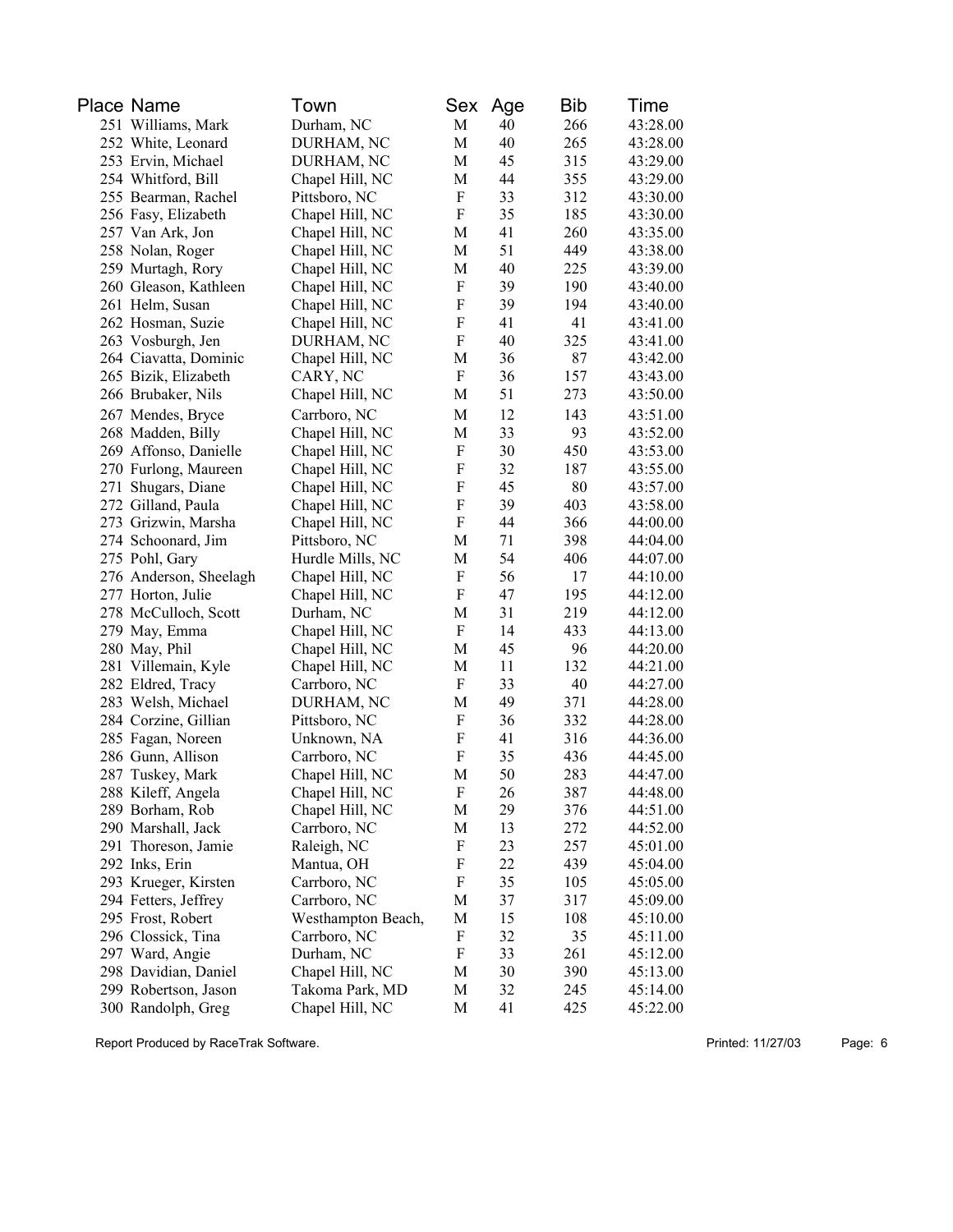| Place Name             | Town               | Sex                       | Age | Bib | Time     |
|------------------------|--------------------|---------------------------|-----|-----|----------|
| 301 Henderson, Karla   | Durham, NC         | $\boldsymbol{\mathrm{F}}$ | 54  | 274 | 45:24.00 |
| 302 Anderson, Leigh    | Chapel Hill, NC    | F                         | 44  | 27  | 45:26.00 |
| 303 Johnson, Debbie    | Durham, NC         | F                         | 28  | 58  | 45:30.00 |
| 304 Roggenbuck, Sharon | Hillsborough, NC   | F                         | 65  | 344 | 45:31.00 |
| 305 Brouwer, Emily     | Kalamazoo, MI      | ${\bf F}$                 | 27  | 165 | 45:32.00 |
| 306 Welborn, Lisa      | Chapel Hill, NC    | F                         | 38  | 32  | 45:42.00 |
| 307 Wolf, Susan        | Carrboro, NC       | F                         | 34  | 66  | 46:02.00 |
| 308 Yue, Janet         | Chapel Hill, NC    | F                         | 39  | 269 | 46:03.00 |
| 309 English, Julie     | Hillsborough, NC   | F                         | 35  | 178 | 46:03.00 |
| 310 Bonnell, Jennifer  | Durham, NC         | F                         | 26  | 159 | 46:04.00 |
| 311 Schmidt, Bob       | Kirkland, WA       | M                         | 47  | 431 | 46:11.00 |
| 312 Frost, James       | Westhampton Beach, | M                         | 13  | 437 | 46:12.00 |
| 313 O'Brien, Katherine | Carrboro, NC       | F                         | 23  | 322 | 46:13.00 |
| 314 Eastin, Kevin      | Carrboro, NC       | M                         | 32  | 295 | 46:14.00 |
| 315 Burns, Kimberlie   | Carrboro, NC       | F                         | 42  | 89  | 46:15.00 |
| 316 Holsti, Ole        | Chapel Hill, NC    | M                         | 70  | 382 | 46:17.00 |
| 317 Jarrett, Holly     | Charlotte, NC      | F                         | 43  | 351 | 46:26.00 |
| 318 Phelps, Emily      | Carrboro, NC       | ${\bf F}$                 | 13  | 94  | 46:27.00 |
| 319 Allred, Benjamin   | Durham, NC         | M                         | 35  | 24  | 46:30.00 |
| 320 Moloney, Mairead   | Chapel Hill, NC    | ${\bf F}$                 | 28  | 218 | 46:34.00 |
| 321 Mendes, Nicole     | Carrboro, NC       | ${\bf F}$                 | 37  | 142 | 46:38.00 |
| 322 Moloney, Daren     | Chapel Hill, NC    | M                         | 31  | 292 | 46:39.00 |
| 323 Little, Ty         | Unknown, NA        | M                         | 33  | 392 | 46:40.00 |
| 324 Mendes, Bobby      | Carrboro, NC       | M                         | 35  | 140 | 46:40.00 |
| 325 Dierks, Karla      | Efland, NC         | F                         | 27  | 434 | 46:42.00 |
| 326 Johnson, Mary      | Owings Mills, MD   | F                         | 32  | 393 | 46:44.00 |
| 327 Whitford, Paul     | Chapel Hill, NC    | M                         | 9   | 340 | 46:45.00 |
| 328 Allred, Jennifer   | Durham, NC         | F                         | 31  | 23  | 46:47.00 |
| 329 Whitford, Rachael  | Chapel Hill, NC    | F                         | 18  | 341 | 46:49.00 |
| 330 Steinberg, Michael | Chapel Hill, NC    | M                         | 30  | 251 | 47:00.00 |
| 331 Yowell, Sally      | Durham, NC         | F                         | 34  | 268 | 47:01.00 |
| 332 Notman, Jamie      | Chapel Hill, NC    | F                         | 24  | 229 | 47:02.00 |
| 333 Anderson, John     | Chapel Hill, NC    | M                         | 43  | 26  | 47:02.00 |
| 334 Notman, Heidi      | Chapel Hill, NC    | F                         | 27  | 228 | 47:03.00 |
| 335 Little, Monte      | Unknown, NA        | M                         | 55  | 391 | 47:04.00 |
| 336 Lotina, Leslie     | Chapel Hill, NC    | F                         | 49  | 133 | 47:04.00 |
| 337 Shaw, Russ         | Mooresville, NC    | M                         | 54  | 137 | 47:08.00 |
| 338 Nadolski, Keith    | Chapel Hill, NC    | M                         | 54  | 136 | 47:12.00 |
| 339 Poe, Melissa       | Raleigh, NC        | F                         | 28  | 237 | 47:13.00 |
| 340 Kinley, Patrick    | Raleigh, NC        | M                         | 26  | 207 | 47:20.00 |
| 341 King, Mitchell     | Chapel Hill, NC    | M                         | 45  | 37  | 47:20.00 |
| 342 Yue, Charles       | Chapel Hill, NC    | M                         | 38  | 408 | 47:28.00 |
| 343 Cash, Suzanne      | Chapel Hill, NC    | F                         | 14  | 314 | 47:29.00 |
| 344 Levy, Carolyn      | Chapel Hill, NC    | F                         | 49  | 107 | 47:40.00 |
| 345 Haaland, Wren      | Chapel Hill, NC    | F                         | 16  | 191 | 47:42.00 |
| 346 Schimmelfing, Anna | Chapel Hill, NC    | F                         | 18  | 336 | 47:48.00 |
| 347 Beecher, Russell   | Chapel Hill, NC    | M                         | 60  | 55  | 47:53.00 |
| 348 Fisher, Thomas     | Carrboro, NC       | M                         | 57  | 119 | 47:55.00 |
| 349 Paraschiv, Irina   | Chapel Hill, NC    | F                         | 49  | 44  | 47:58.00 |
| 350 Nordwall, Bjorn    | Chapel Hill, NC    | M                         | 52  | 280 | 48:06.00 |

Report Produced by RaceTrak Software. And The Software of the Software of the Printed: 11/27/03 Page: 7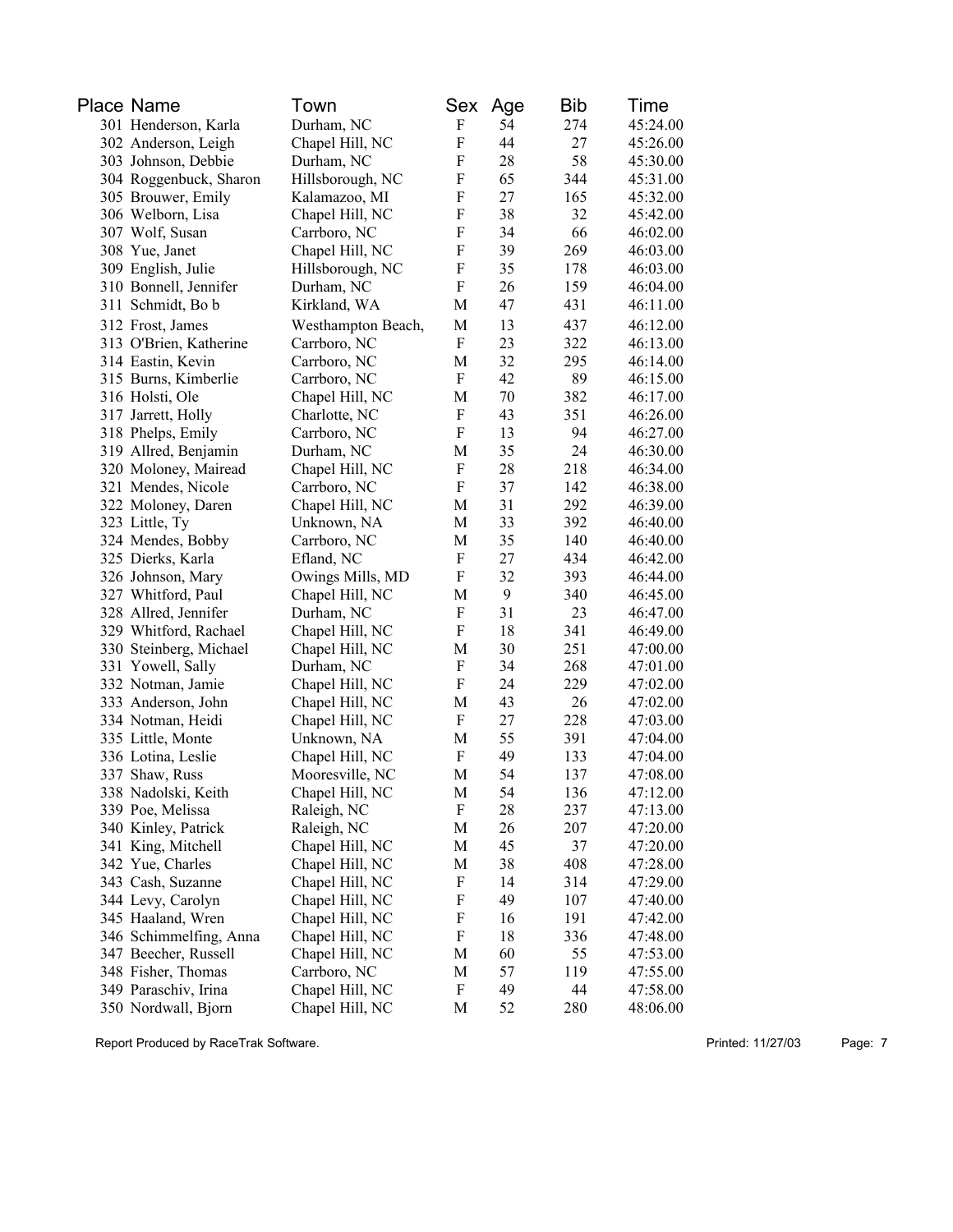| Place Name                | Town               | Sex                       | Age | Bib | Time     |
|---------------------------|--------------------|---------------------------|-----|-----|----------|
| 351 Nordwall, Jane        | Chapel Hill, NC    | $\boldsymbol{\mathrm{F}}$ | 44  | 281 | 48:06.00 |
| 352 Caraher, David        | Chapel Hill, NC    | M                         | 42  | 52  | 48:13.00 |
| 353 Berkowitz, Lee        | Chapel Hill, NC    | M                         | 52  | 21  | 48:15.00 |
| 354 Berkowitz, Cara       | Chapel Hill, NC    | ${\bf F}$                 | 20  | 22  | 48:16.00 |
| 355 Fisher, Jessica       | Chapel Hill, NC    | ${\bf F}$                 | 25  | 118 | 48:22.00 |
| 356 Cummins, Julie        | Pittsboro, NC      | F                         | 31  | 173 | 48:35.00 |
| 357 rigsbee, carol        | Chapel Hill, NC    | F                         | 44  | 372 | 48:36.00 |
| 358 Lewis, Sundae         | Cary, NC           | ${\bf F}$                 | 36  | 374 | 48:57.00 |
| 359 Kern, Carolyn         | Durham, NC         | ${\bf F}$                 | 33  | 204 | 49:21.00 |
| 360 Nelson, Rendon        | Chapel Hill, NC    | M                         | 48  | 428 | 49:29.00 |
| 361 Litton, Maggie        | Chapel Hill, NC    | F                         | 33  | 216 | 49:34.00 |
| 362 Sharf, Andrew         | Chapel Hill, NC    | M                         | 36  | 248 | 49:35.00 |
| 363 Smith, Todd           | Chapel Hill, NC    | M                         | 27  | 250 | 49:43.00 |
| 364 Smith, Abby           | Chapel Hill, NC    | F                         | 27  | 249 | 49:44.00 |
| 365 Aycock, Heidi         | Chapel Hill, NC    | F                         | 43  | 288 | 50:09.00 |
| 366 Abernethy, Julianna   | Chapel Hill, NC    | F                         | 25  | 148 | 50:18.00 |
| 367 Pitner, Leslie        | Carrboro, NC       | F                         | 34  | 236 | 50:33.00 |
| 368 Kicklighter, Kirk     | Carrboro, NC       | M                         | 39  | 206 | 50:33.00 |
| 369 Ricci, Marisa         | Chapel Hill, NC    | F                         | 30  | 242 | 50:46.00 |
| 370 McCullogh, Andrew     | Raleigh, NC        | M                         | 12  | 220 | 50:48.00 |
| 371 Flack, Becky          | Cary, NC           | ${\bf F}$                 | 31  | 13  | 50:58.00 |
| 372 Mraz, Maggie          | Chapel Hill, NC    | ${\bf F}$                 | 39  | 224 | 51:27.00 |
| 373 Curtin, Alison        | Chapel Hill, NC    | F                         | 19  | 310 | 51:47.00 |
| 374 Curtin, Matthew       | Chapel Hill, NC    | M                         | 21  | 20  | 51:47.00 |
| 375 Curtin, Michael       | Chapel Hill, NC    | M                         | 52  | 19  | 51:48.00 |
| 376 Clowers, Paula        | Raleigh, NC        | F                         | 53  | 306 | 52:33.00 |
| 377 Phelps, Patricia      | Carrboro, NC       | F                         | 45  | 95  | 52:34.00 |
| 378 Frost, John           | Westhampton Beach, | M                         | 17  | 109 | 52:56.00 |
| 379 Bessette, David       | Chapel Hill, NC    | M                         | 29  | 156 | 53:01.00 |
| 380 Willet Calnan, Angela | Louisville, KY     | F                         | 47  | 301 | 53:01.00 |
| 381 Hankins, Janet        | Chapel Hill, NC    | F                         | 37  | 46  | 53:08.00 |
| 382 Bernard, Shulamit     | Chapel Hill, NC    | ${\bf F}$                 | 52  | 155 | 53:10.00 |
| 383 Schliebe, Elizabeth   | Pittsboro, NC      | F                         | 19  | 70  | 53:32.00 |
| 384 Beard, Kaija          | Chapel Hill, NC    | ${\bf F}$                 | 36  | 116 | 54:00.00 |
| 385 Ehrenreich, Heidi     | Athens, GA         | F                         | 34  | 115 | 54:01.00 |
| 386 Schliebe, Erich       | Brookline, MA      | M                         | 28  | 69  | 54:02.00 |
| 387 Bashista, Adrienne    | Pittsboro, NC      | F                         | 35  | 151 | 54:32.00 |
| 388 Pullen, Karen         | Pittsboro, NC      | F                         | 59  | 240 | 54:33.00 |
| 389 McGraw, Darren        | Chapel Hill, NC    | M                         | 45  | 126 | 54:45.00 |
| 390 Day, Ren              | Raleigh, NC        | M                         | 14  | 358 | 54:52.00 |
| 391 Vossler, Matthew D.   | Darien, CT         | M                         | 7   | 14  | 54:52.00 |
| 392 Vossler, Pamela       | Darien, CT         | F                         | 44  | 11  | 54:55.00 |
| 393 Knowles, Don          | Chapel Hill, NC    | M                         | 56  | 210 | 54:58.00 |
| 394 Cameron, Elaine       | Chapel Hill, NC    | F                         | 50  | 104 | 55:19.00 |
| 395 Montgomery, Carolyn   | Chapel Hill, NC    | F                         | 50  | 373 | 55:20.00 |
| 396 Lamberson, Becky      | Rogers, AR         | F                         | 52  | 448 | 55:22.00 |
| 397 Lamberson, Laura      | Hillsborough, NC   | F                         | 30  | 447 | 55:22.00 |
| 398 Vossler, Patricia     | Darien, CT         | F                         | 10  | 16  | 55:31.00 |
| 399 Vossler, Matthew J.   | Darien, CT         | M                         | 41  | 15  | 55:32.00 |
| 400 Beecher, Jason        | Holly Springs, NC  | M                         | 32  | 56  | 55:59.00 |